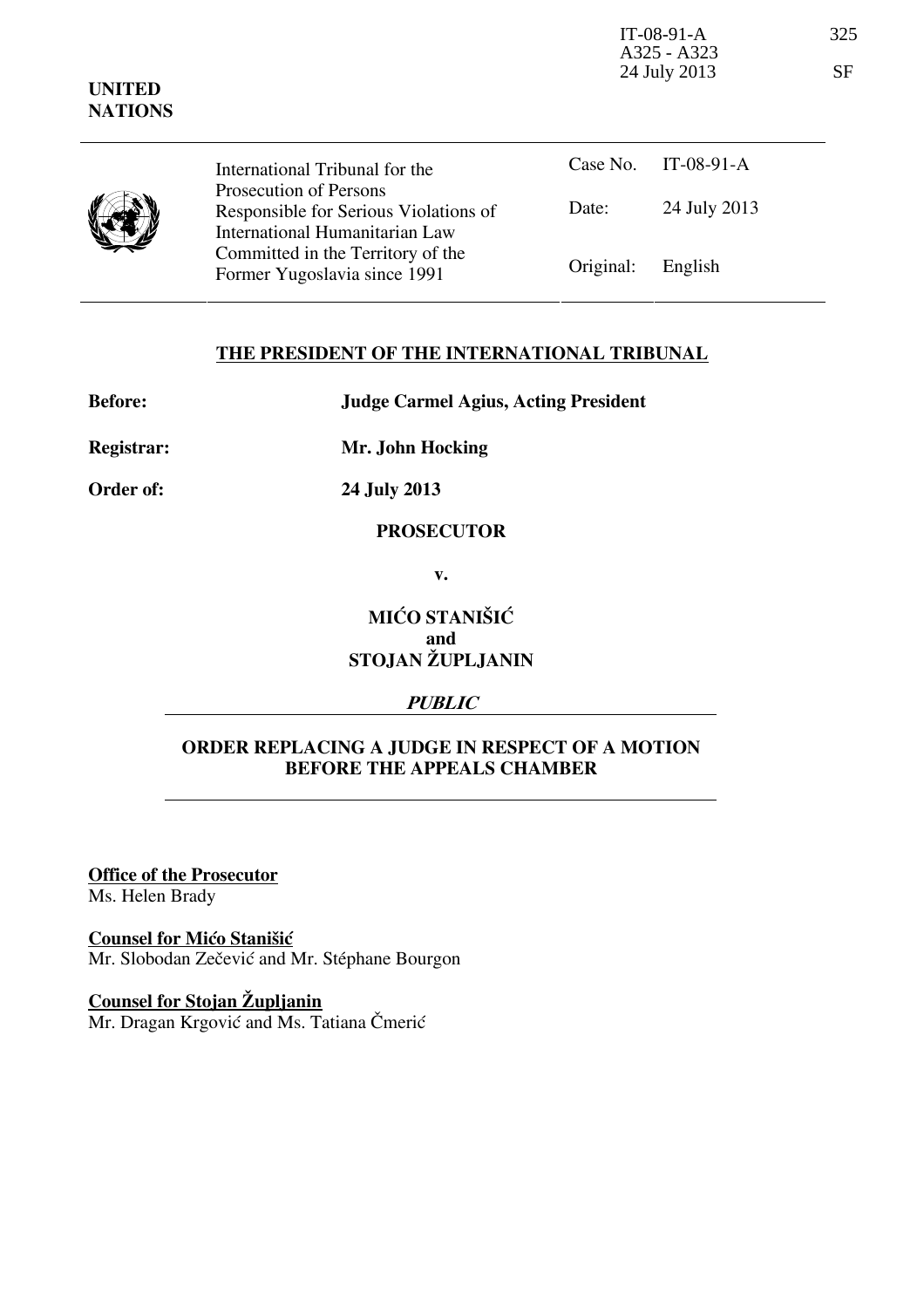**I, CARMEL AGIUS,** Acting President of the International Tribunal for the Prosecution of Persons Responsible for Serious Violations of International Humanitarian Law Committed in the Territory of the former Yugoslavia since 1991 ("Tribunal");

**NOTING** the "Motion on Behalf of Mićo Stanišić Seeking Leave to Amend Notice of Appeal with Annexes A, B and C", filed publicly with public annexes before the Appeals Chamber by Defence Counsel for Mićo Stanišić on 2 July 2013 ("Motion");<sup>1</sup>

**NOTING** that the Motion is based in part upon the publication of a letter written on 6 June 2013 by Judge Frederik Harhoff, $2$  which makes reference to President Theodor Meron;

**NOTING** that President Theodor Meron is Pre-Appeal Judge and Presiding Judge in the present case; 3

**CONSIDERING** that President Theodor Meron has withdrawn from considering the Motion, and has assigned me to take the steps necessary to ensure that the Motion is appropriately adjudicated;<sup>4</sup>

**NOTING** that, pursuant to Rule 21 of the Rules of Procedure and Evidence of the Tribunal ("Rules"), the Vice-President shall exercise the functions of the President in case of the latter's absence or inability to act;

**NOTING** that, pursuant to Rule 22(B) of the Rules, I have been elected as Presiding Judge of the Appeals Chamber in respect to the Motion;

**HEREBY ASSIGN**, with immediate effect, Judge William Hussein Sekule to replace President Theodor Meron on the Bench for the purposes of considering the Motion;

 $\overline{a}$ 

<sup>&</sup>lt;sup>1</sup> The Office of the Prosecutor filed a response to the Motion on 10 July 2013. *See* Prosecution Response to Motion on Behalf of Mićo Stanišić Seeking Leave to Amend Notice of Appeal, 10 July 2013.

<sup>2</sup> Motion, paras 5, 30-35.

<sup>3</sup> Order Designating a Pre-Appeal Judge, 15 April 2013.

<sup>4</sup> Order Assigning a Motion to Judge, 23 July 2013, p. 1.